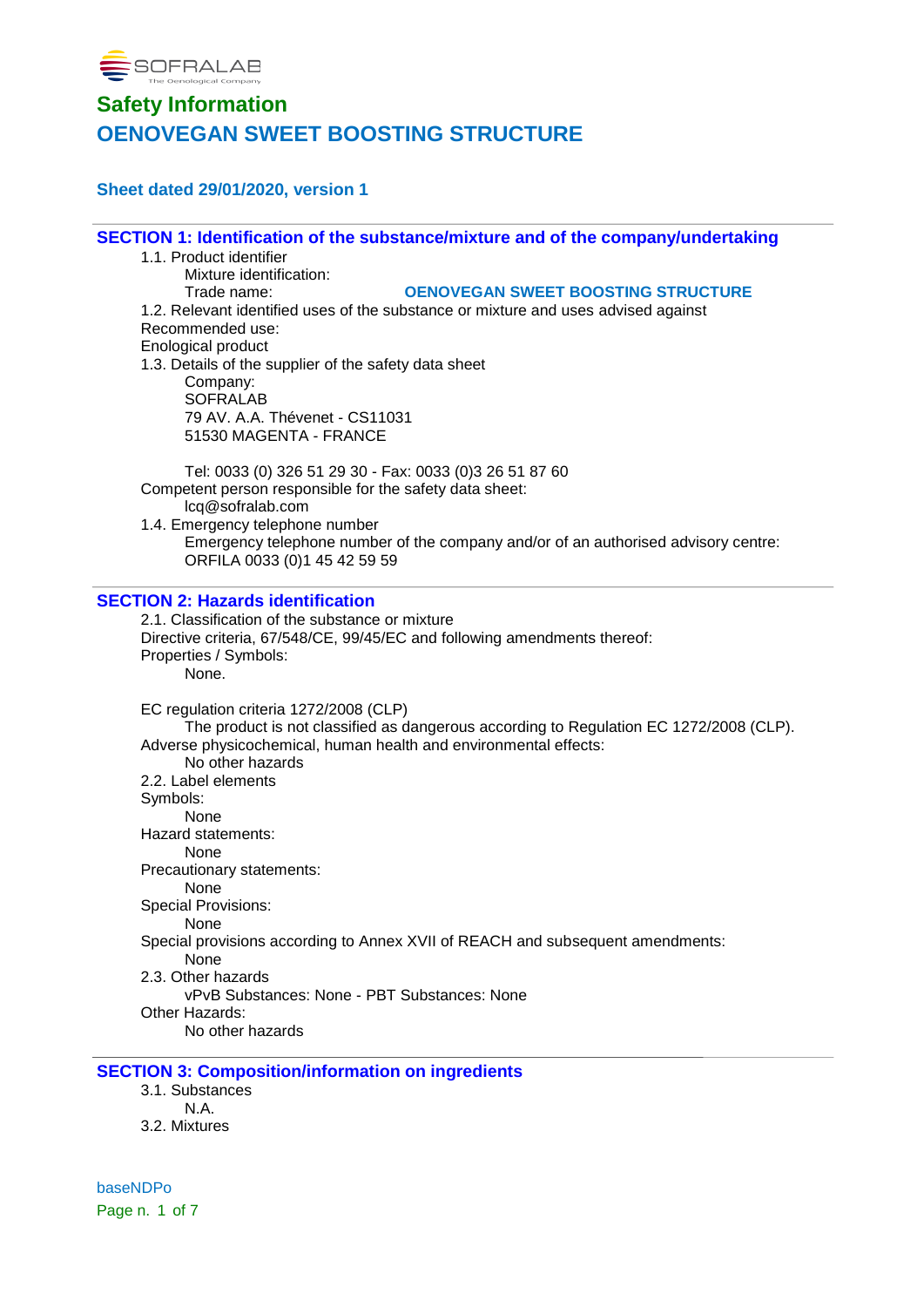

Hazardous components within the meaning of EEC directive 67/548 and CLP regulation and related classification:

None

No hazardous components within the meaning of EEC directive 67/548 and CLP regulation : YEAST DERIVATIVES ENOLOGICAL TANINS

#### **SECTION 4: First aid measures**

4.1. Description of first aid measures

In case of skin contact:

Wash with plenty of water and soap.

In case of eyes contact:

In case of contact with eyes, rinse immediately with plenty of water and seek medical advice. In case of Ingestion:

Do not under any circumstances induce vomiting. OBTAIN A MEDICAL EXAMINATION IMMEDIATELY.

In case of Inhalation:

Remove casualty to fresh air and keep warm and at rest.

- 4.2. Most important symptoms and effects, both acute and delayed None
- 4.3. Indication of any immediate medical attention and special treatment needed Treatment:
	- None

### **SECTION 5: Firefighting measures**

- 5.1. Extinguishing media
	- Suitable extinguishing media: Water. Carbon dioxide (CO2). Extinguishing media which must not be used for safety reasons: None in particular.
- 5.2. Special hazards arising from the substance or mixture Do not inhale explosion and combustion gases. Burning produces heavy smoke.
- 5.3. Advice for firefighters
	- Use suitable breathing apparatus .

Collect contaminated fire extinguishing water separately. This must not be discharged into drains.

Move undamaged containers from immediate hazard area if it can be done safely.

#### **SECTION 6: Accidental release measures**

- 6.1. Personal precautions, protective equipment and emergency procedures Wear personal protection equipment.
	- Remove persons to safety.

See protective measures under point 7 and 8.

- 6.2. Environmental precautions Do not allow to enter into soil/subsoil. Do not allow to enter into surface water or drains. Retain contaminated washing water and dispose it. In case of gas escape or of entry into waterways, soil or drains, inform the responsible authorities. Suitable material for taking up: absorbing material, organic, sand
	-
- 6.3. Methods and material for containment and cleaning up

baseNDPo Page n. 2 of 7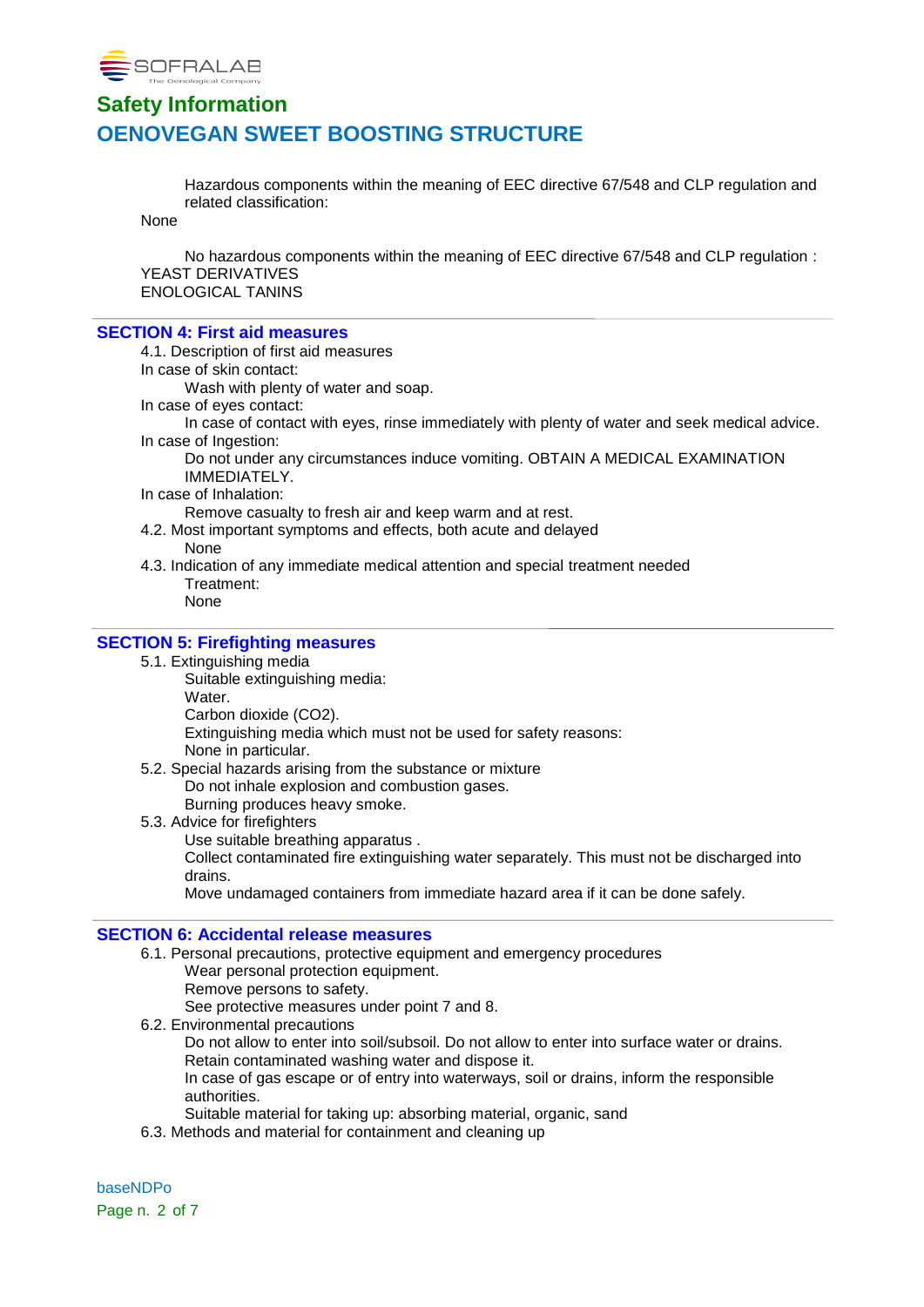

Wash with plenty of water. 6.4. Reference to other sections See also section 8 and 13

## **SECTION 7: Handling and storage**

7.1. Precautions for safe handling Avoid contact with skin and eyes, inhaltion of vapours and mists. Do not eat or drink while working. See also section 8 for recommended protective equipment. 7.2. Conditions for safe storage, including any incompatibilities Keep away from food, drink and feed. Incompatible materials: None in particular. Instructions as regards storage premises: Adequately ventilated premises. 7.3. Specific end use(s) None in particular **SECTION 8: Exposure controls/personal protection** 8.1. Control parameters No occupational exposure limit available DNEL Exposure Limit Values N.A. PNEC Exposure Limit Values N.A. 8.2. Exposure controls Eye protection: Not needed for normal use. Anyway, operate according good working practices. Protection for skin: No special precaution must be adopted for normal use. Protection for hands: Not needed for normal use. Respiratory protection: Not needed for normal use. Thermal Hazards: None Environmental exposure controls: None Appropriate engineering controls: None

### **SECTION 9: Physical and chemical properties**

| 9.1. Information on basic physical and chemical properties |                |  |
|------------------------------------------------------------|----------------|--|
| Appearance and colour:                                     | Beige powder   |  |
| Odour:                                                     | Characteristic |  |
| Odour threshold:                                           | N.A.           |  |
| pH:                                                        | N.A.           |  |
| Melting point / freezing point:                            | N.A.           |  |
| Initial boiling point and boiling range: N.A.              |                |  |
| Solid/gas flammability:                                    | N.A.           |  |
| Upper/lower flammability or explosive limits:              |                |  |
| Vapour density:                                            | N.A.           |  |
| Flash point:                                               | N.A.           |  |

baseNDPo Page n. 3 of 7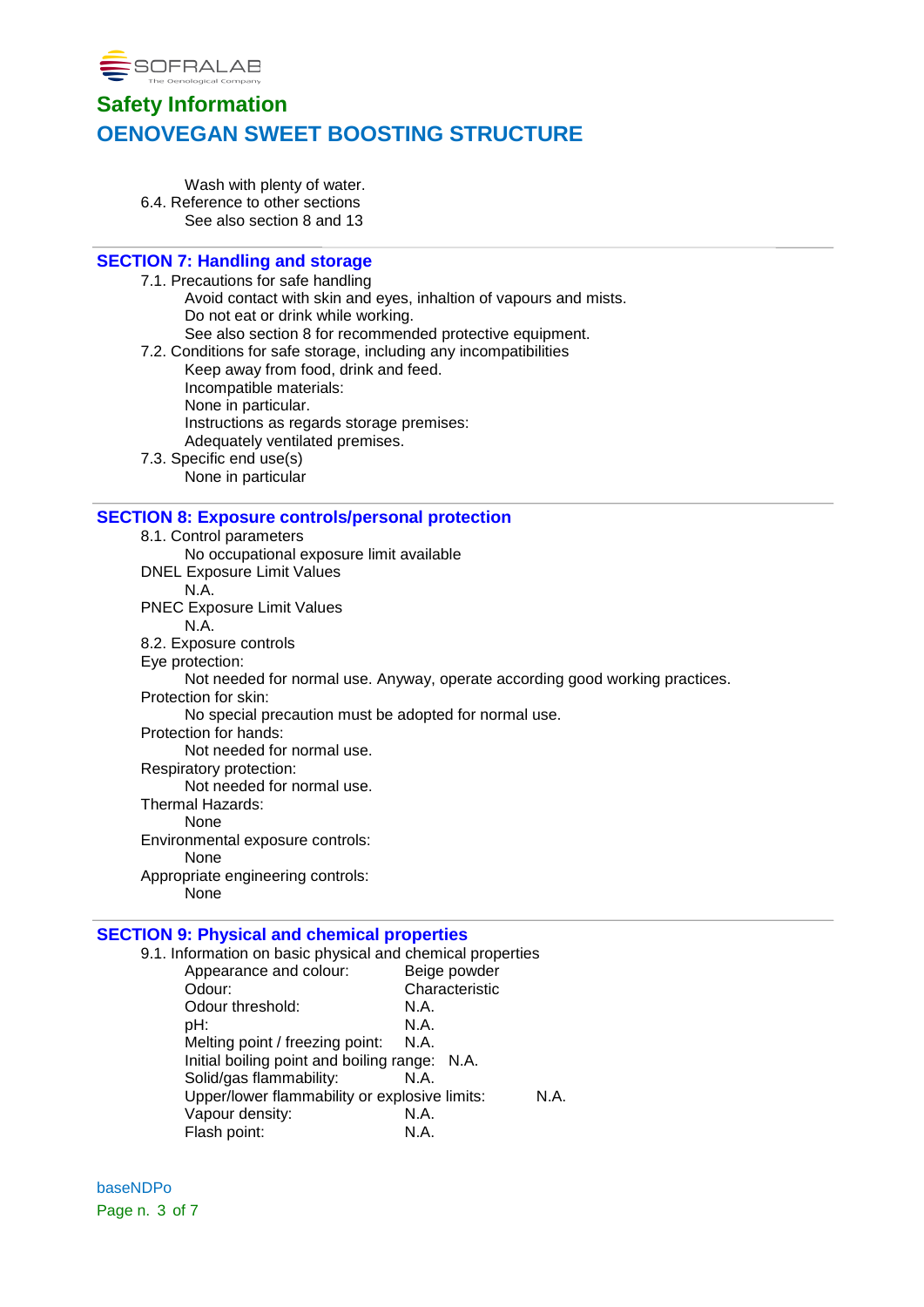

| Evaporation rate:                             | N.A.               |
|-----------------------------------------------|--------------------|
| Vapour pressure:                              | N.A.               |
| Relative density:                             | N.A.               |
| Solubility in water:                          | Partial solubility |
| Solubility in oil:                            | N.A.               |
| Partition coefficient (n-octanol/water): N.A. |                    |
| Auto-ignition temperature:                    | N.A.               |
| Decomposition temperature:                    | N.A.               |
| Viscosity:                                    | N.A.               |
| Explosive properties:                         | N.A.               |
| Oxidizing properties:                         | N.A.               |
| 9.2. Other information                        |                    |
| Miscibility:                                  | N.A.               |
| Fat Solubility:                               | N.A.               |
| Conductivity:                                 | N.A.               |
|                                               |                    |

### **SECTION 10: Stability and reactivity**

- 10.1. Reactivity
- Stable under normal conditions
- 10.2. Chemical stability Stable under normal conditions
- 10.3. Possibility of hazardous reactions None
- 10.4. Conditions to avoid Stable under normal conditions.
- 10.5. Incompatible materials None in particular.
- 10.6. Hazardous decomposition products None.

### **SECTION 11: Toxicological information**

11.1. Information on toxicological effects

Toxicological information of the mixture:

N.A.

Toxicological information of the main substances found in the mixture:

N.A.

If not differently specified, the information required in Regulation 453/2010/EC listed below must be considered as N.A.:

- a) acute toxicity;
- b) skin corrosion/irritation;
- c) serious eye damage/irritation;
- d) respiratory or skin sensitisation;
- e) germ cell mutagenicity;
- f) carcinogenicity;
- g) reproductive toxicity;
- h) STOT-single exposure;
- i) STOT-repeated exposure;
- j) aspiration hazard.

## **SECTION 12: Ecological information**

12.1. Toxicity

Adopt good working practices, so that the product is not released into the environment.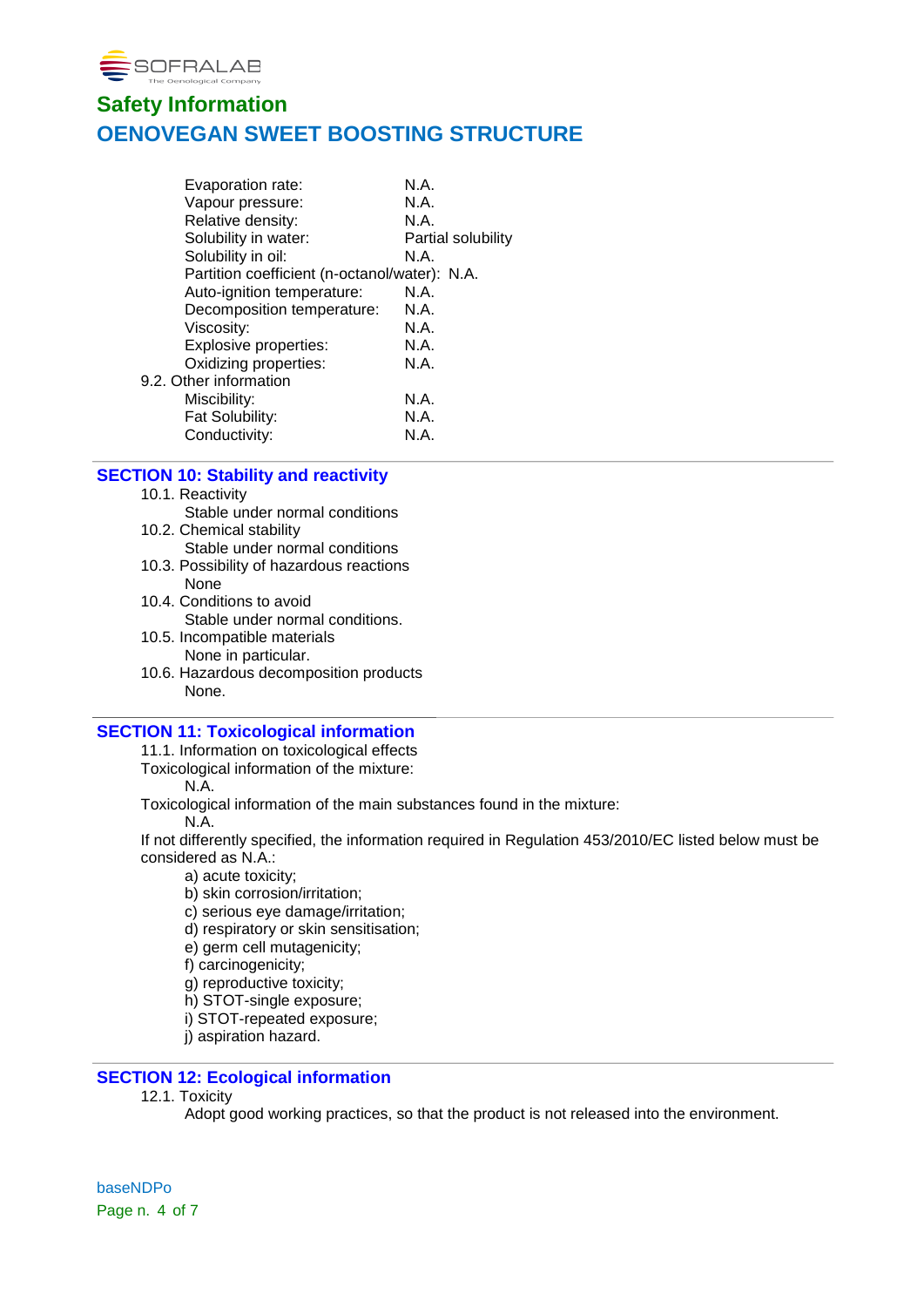

- 12.2. Persistence and degradability
	- N.A.
- 12.3. Bioaccumulative potential

N.A. 12.4. Mobility in soil

N.A.

- 12.5. Results of PBT and vPvB assessment vPvB Substances: None - PBT Substances: None
- 12.6. Other adverse effects None

## **SECTION 13: Disposal considerations**

- 13.1. Waste treatment methods
	- Recover if possible. In so doing, comply with the local and national regulations currently in force.

### **SECTION 14: Transport information**

- 14.1. UN number
	- Not classified as dangerous in the meaning of transport regulations.
- 14.2. UN proper shipping name
	- N.A.
- 14.3. Transport hazard class(es) N.A.
- 14.4. Packing group
	- N.A.
- 14.5. Environmental hazards ADR-Enviromental Pollutant: N.A. IMDG-Marine pollutant: N.A.
- 14.6. Special precautions for user N.A.
- 14.7. Transport in bulk according to Annex II of MARPOL73/78 and the IBC Code N.A.

### **SECTION 15: Regulatory information**

15.1. Safety, health and environmental regulations/legislation specific for the substance or mixture Dir. 67/548/EEC (Classification, packaging and labelling of dangerous substances) Dir. 99/45/EC (Classification, packaging and labelling of dangerous preparations) Dir. 98/24/EC (Risks related to chemical agents at work) Dir. 2000/39/EC (Occupational exposure limit values) Dir. 2006/8/EC Regulation (EC) n. 1907/2006 (REACH) Regulation (EC) n. 1272/2008 (CLP) Regulation (EC) n. 790/2009 (ATP 1 CLP) and (EU) n. 758/2013 Regulation (EU) n. 453/2010 (Annex I) Regulation (EU) n. 286/2011 (ATP 2 CLP) Regulation (EU) n. 618/2012 (ATP 3 CLP) Regulation (EU) n. 487/2013 (ATP 4 CLP) Regulation (EU) n. 944/2013 (ATP 5 CLP) Restrictions related to the product or the substances contained according to Annex XVII Regulation (EC) 1907/2006 (REACH) and subsequent modifications: Restrictions related to the product: No restriction.

Restrictions related to the substances contained:

baseNDPo Page n. 5 of 7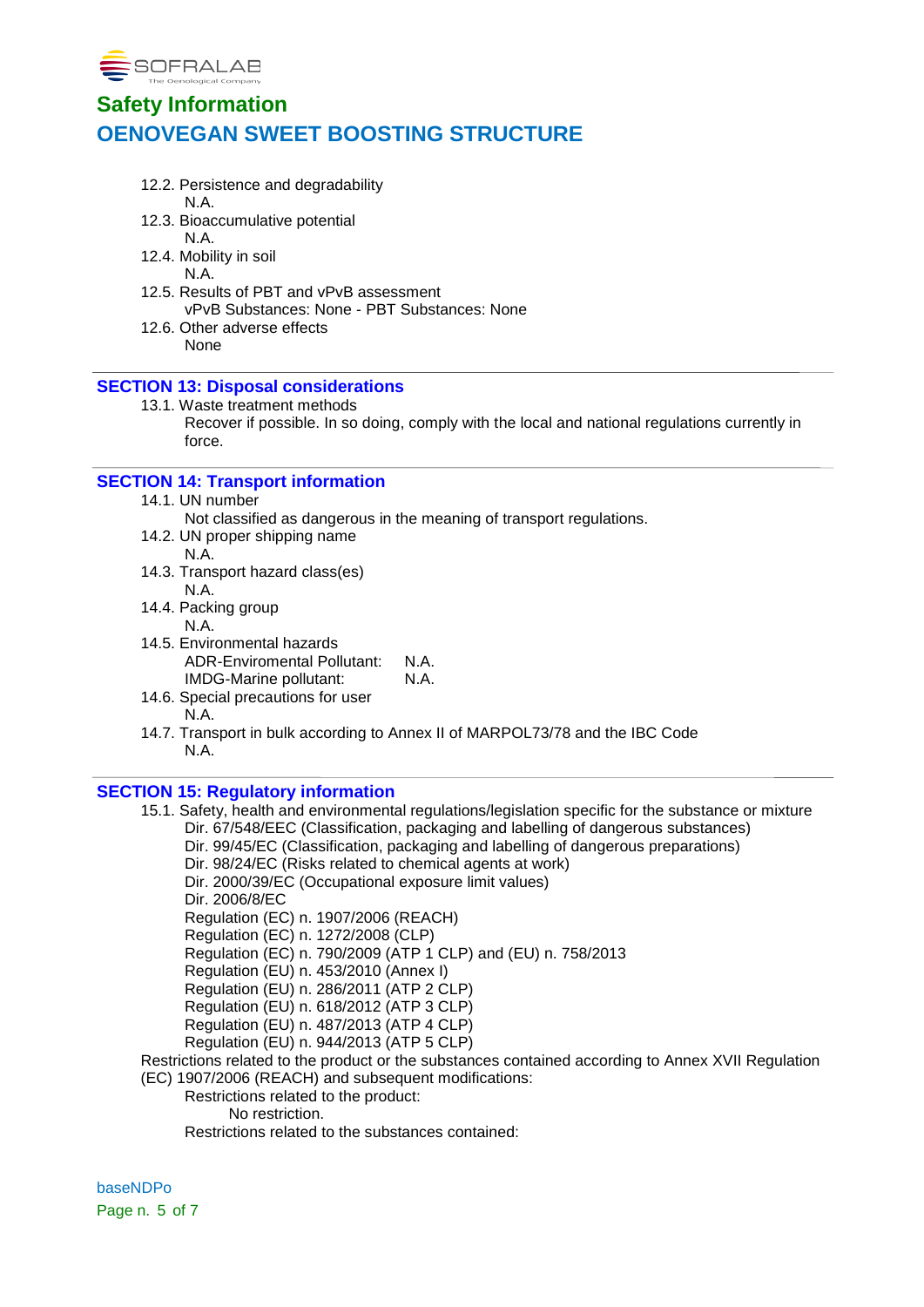

No restriction. Where applicable, refer to the following regulatory provisions : Directive 2003/105/CE ('Activities linked to risks of serious accidents') and subsequent amendments. Regulation (EC) nr 648/2004 (detergents). 1999/13/EC (VOC directive) Provisions related to directives 82/501/EC(Seveso), 96/82/EC(Seveso II): N.A.

15.2. Chemical safety assessment : No

### **SECTION 16: Other information**

This document was prepared by a competent person who has received appropriate training. Main bibliographic sources:

ECDIN - Environmental Chemicals Data and Information Network - Joint Research Centre, Commission of the European Communities

SAX's DANGEROUS PROPERTIES OF INDUSTRIAL MATERIALS - Eight Edition - Van Nostrand Reinold

CCNL - Appendix 1

The information contained herein is based on our state of knowledge at the above-specified date. It refers solely to the product indicated and constitutes no guarantee of particular quality. It is the duty of the user to ensure that this information is appropriate and complete with respect to the specific use intended.

This MSDS cancels and replaces any preceding release.

| ADR:        | European Agreement concerning the International Carriage of                            |
|-------------|----------------------------------------------------------------------------------------|
|             | Dangerous Goods by Road.                                                               |
| CAS:        | Chemical Abstracts Service (division of the American Chemical Society).                |
| CLP:        | Classification, Labeling, Packaging.                                                   |
| DNEL:       | Derived No Effect Level.                                                               |
| EINECS:     | European Inventory of Existing Commercial Chemical Substances.                         |
| GefStoffVO: | Ordinance on Hazardous Substances, Germany.                                            |
| GHS:        | Globally Harmonized System of Classification and Labeling of<br>Chemicals.             |
| IATA:       | International Air Transport Association.                                               |
| IATA-DGR:   | Dangerous Goods Regulation by the "International Air Transport<br>Association" (IATA). |
| ICAO:       | International Civil Aviation Organization.                                             |
| ICAO-TI:    | Technical Instructions by the "International Civil Aviation Organization"              |
|             | $(ICAO)$ .                                                                             |
| IMDG:       | International Maritime Code for Dangerous Goods.                                       |
| INCI:       | International Nomenclature of Cosmetic Ingredients.                                    |
| KSt:        | Explosion coefficient.                                                                 |
| LC50:       | Lethal concentration, for 50 percent of test population.                               |
| LD50:       | Lethal dose, for 50 percent of test population.                                        |
| LTE:        | Long-term exposure.                                                                    |
| PNEC:       | Predicted No Effect Concentration.                                                     |
| RID:        | Regulation Concerning the International Transport of Dangerous Goods                   |
|             | by Rail.                                                                               |
| STE:        | Short-term exposure.                                                                   |
| STEL:       | Short Term Exposure limit.                                                             |
| STOT:       | Specific Target Organ Toxicity.                                                        |
| TLV:        | Threshold Limiting Value.                                                              |
| TWATLV:     | Threshold Limit Value for the Time Weighted Average 8 hour day.                        |

baseNDPo Page n. 6 of 7